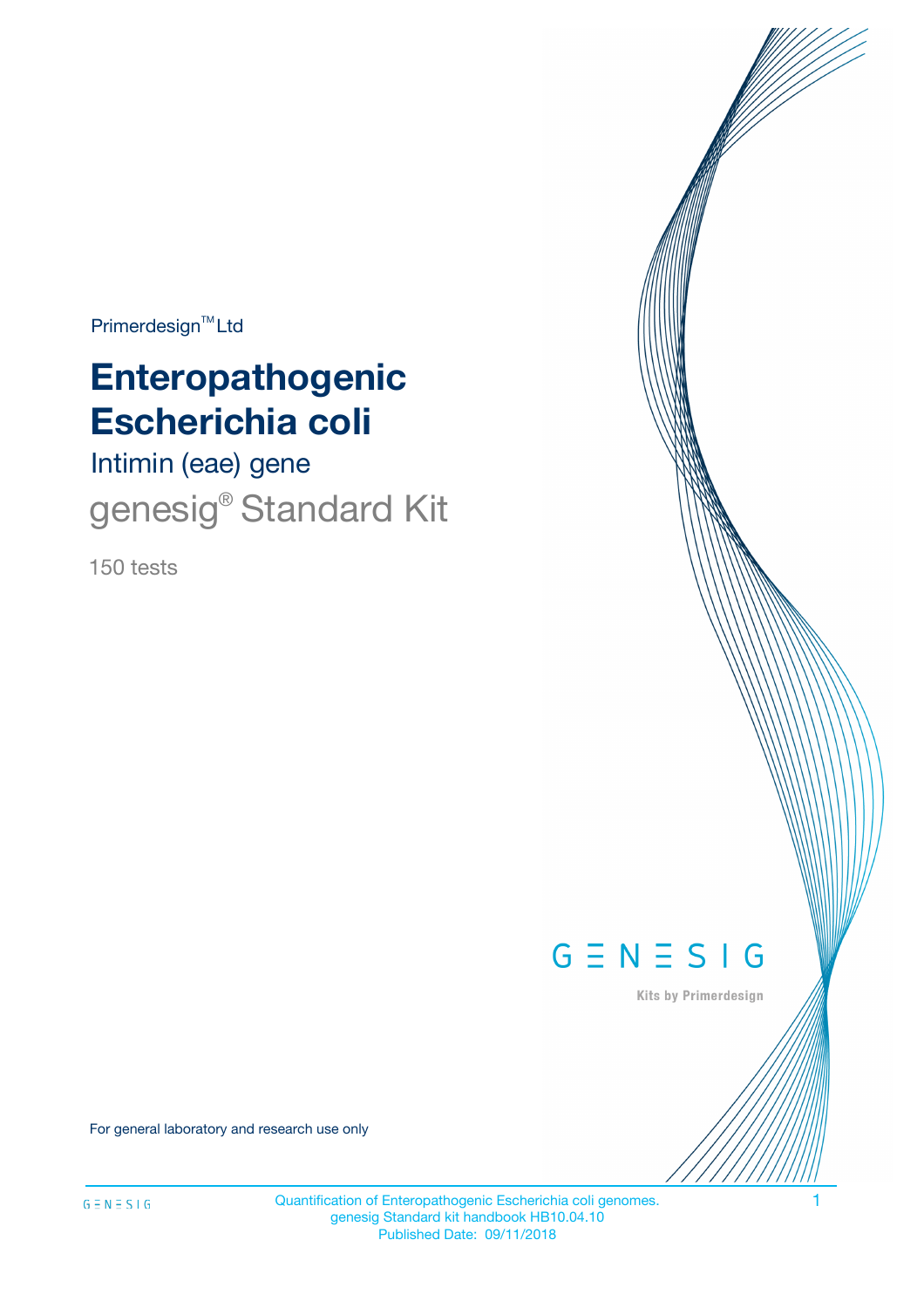# Introduction to Enteropathogenic Escherichia coli

Escherichia coli (E. coli) is a Gram-negative, rod-shaped bacterium that is commonly found in the lower intestine of warm-blooded organisms. Enteropathogenic Escherichia coli (EPEC) is a pathogenic sub-type that causes diarrhea in not only humans but rabbits, cats, dogs and horses. Most E.coli consist of a 4.6MB DNA circular genome which contains between 4000 -5500 genes. Several unique attaching and effacing virulence factors have been found to aid in the pathogenicity of EPEC and the prescence or absence of certain genes will help classify whether a serotype is EPEC or Enterotoxigenic E. coli (ETEC), Enteroinvasive E. coli (EIEC) or Enterohemorrhagic E. coli (EHEC). The cells are about 2.0 microns (μm) long and 0.5 μm in diameter.

Transmission is most often caused by food or water contaminated with human or animal feces. EPEC can cause either a watery or bloody diarrhea, the former associated with the attachment to, and physical alteration of, the integrity of the intestine. Bloody diarrhea is associated with attachment and an acute tissue-destructive process often due to the presence of a toxin.

Along with diarrhea, other symptoms include abdominal cramps, vomiting and abdominal pain. Symptoms typically appear 36 hours after infection but depending on the strain, they can appear as early as 18 hours or as late as 72 hours after infection. The symptoms typically clear after 3 days but in infants can last up to 2 weeks.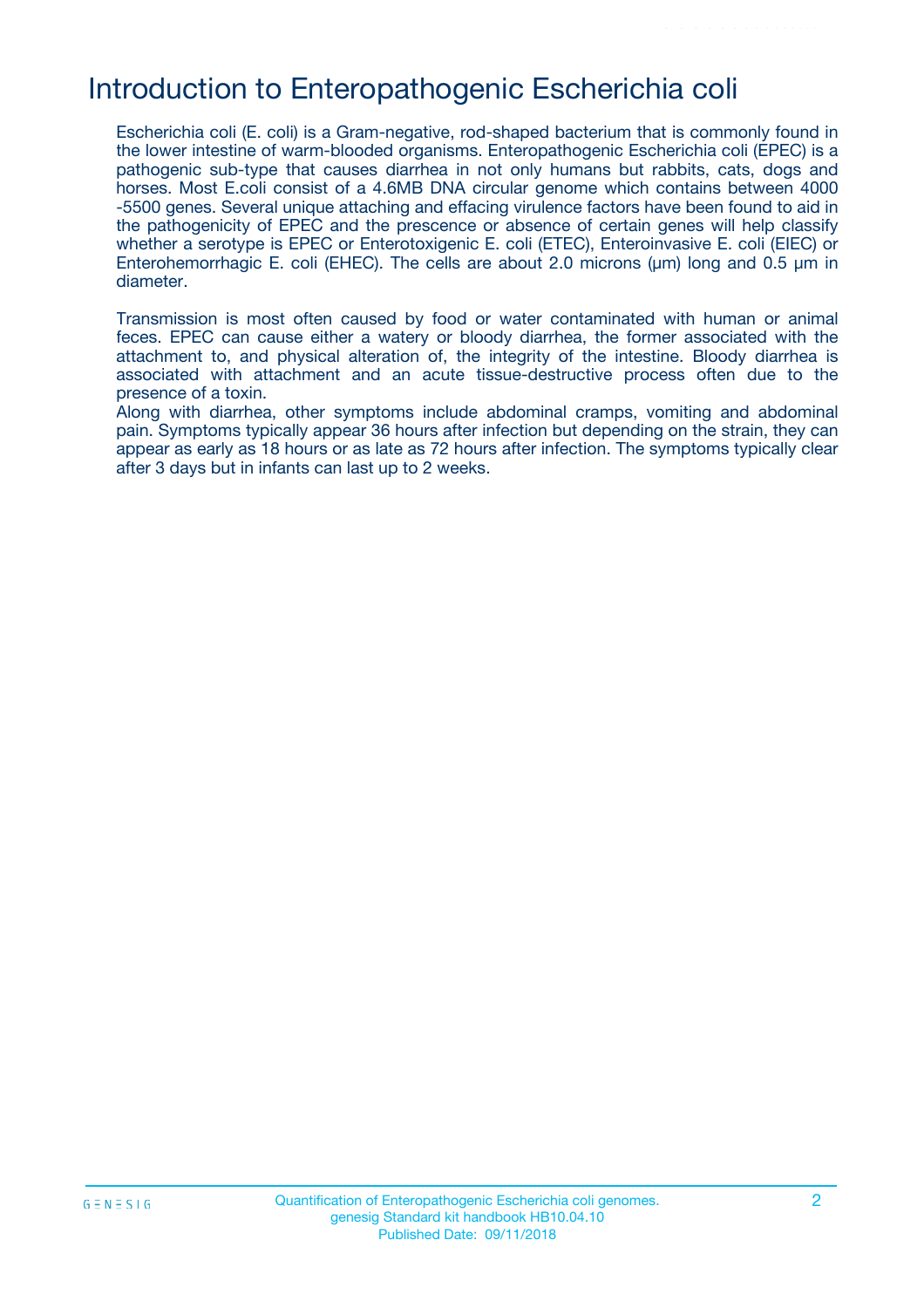The Primerdesign genesig Kit for Enteropathogenic Escherichia coli (EPEC) genomes is designed for the in vitro quantification of EPEC genomes. The kit is designed to have a broad detection profile. Specifically, the primers represent 100% homology with over 95% of the NCBI database reference sequences available at the time of design.

The dynamics of genetic variation means that new sequence information may become available after the initial design. Primerdesign periodically reviews the detection profiles of our kits and when required releases new versions.

If you require further information, or have a specific question about the detection profile of this kit then please send an e.mail to enquiry@primerdesign.co.uk and our bioinformatics team will answer your question.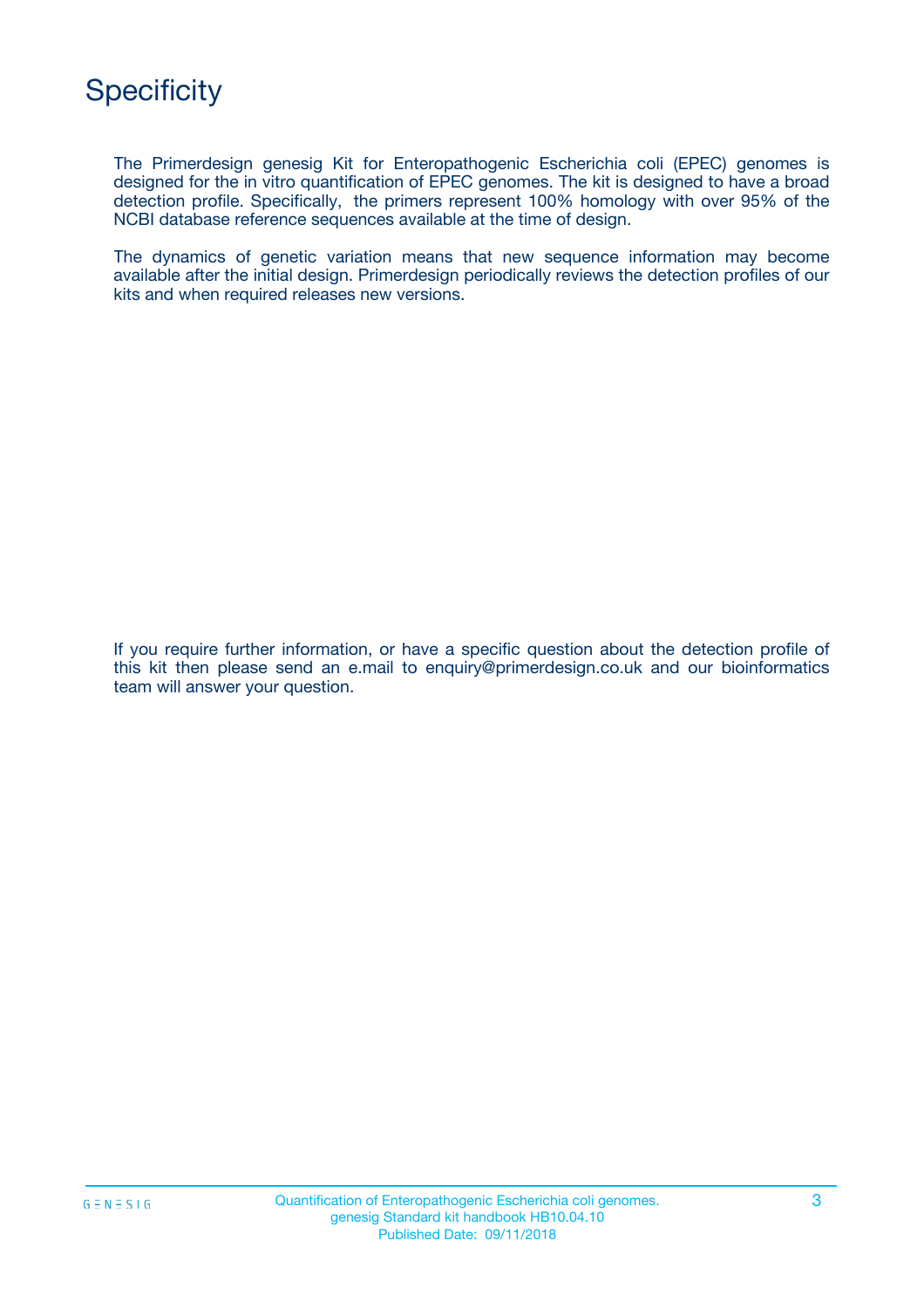# Kit contents

- **EPEC specific primer/probe mix (150 reactions BROWN)** FAM labelled
- **EPEC positive control template (for Standard curve RED)**
- **RNase/DNase free water (WHITE)** for resuspension of primer/probe mixes
- **Template preparation buffer (YELLOW)** for resuspension of positive control template and standard curve preparation

# Reagents and equipment to be supplied by the user

#### **Real-time PCR Instrument**

#### **Extraction kit**

This kit is recommended for use with genesig Easy DNA/RNA extraction kit. However, it is designed to work well with all processes that yield high quality RNA and DNA with minimal PCR inhibitors.

#### **oasig**TM **lyophilised or Precision**®**PLUS 2X qPCR Master Mix**

This kit is intended for use with oasig or PrecisionPLUS2X qPCR Master Mix.

**Pipettors and Tips**

**Vortex and centrifuge**

**Thin walled 1.5 ml PCR reaction tubes**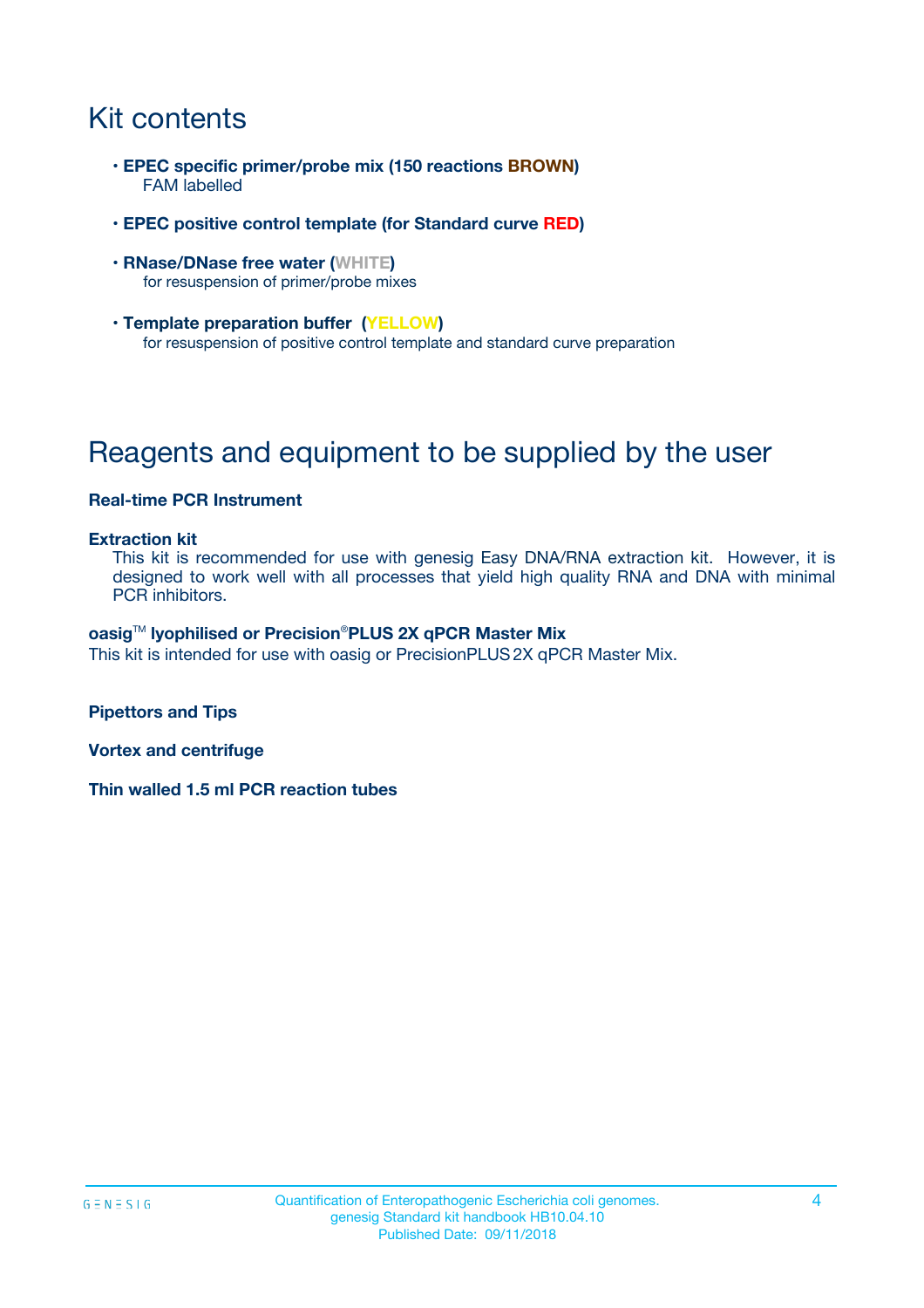### Kit storage and stability

This kit is stable at room temperature but should be stored at -20ºC on arrival. Once the lyophilised components have been resuspended they should not be exposed to temperatures above -20°C for longer than 30 minutes at a time and unnecessary repeated freeze/thawing should be avoided. The kit is stable for six months from the date of resuspension under these circumstances.

If a standard curve dilution series is prepared this can be stored frozen for an extended period. If you see any degradation in this serial dilution a fresh standard curve can be prepared from the positive control.

Primerdesign does not recommend using the kit after the expiry date stated on the pack.

### Suitable sample material

All kinds of sample material suited for PCR amplification can be used. Please ensure the samples are suitable in terms of purity, concentration, and DNA integrity. Always run at least one negative control with the samples. To prepare a negative-control, replace the template DNA sample with RNase/DNase free water.

### Dynamic range of test

Under optimal PCR conditions genesig EPEC detection kits have very high priming efficiencies of >95% and can detect less than 100 copies of target template.

### Notices and disclaimers

This product is developed, designed and sold for research purposes only. It is not intended for human diagnostic or drug purposes or to be administered to humans unless clearly expressed for that purpose by the Food and Drug Administration in the USA or the appropriate regulatory authorities in the country of use. During the warranty period Primerdesign genesig detection kits allow precise and reproducible data recovery combined with excellent sensitivity. For data obtained by violation to the general GLP guidelines and the manufacturer's recommendations the right to claim under guarantee is expired. PCR is a proprietary technology covered by several US and foreign patents. These patents are owned by Roche Molecular Systems Inc. and have been sub-licensed by PE Corporation in certain fields. Depending on your specific application you may need a license from Roche or PE to practice PCR. Additional information on purchasing licenses to practice the PCR process may be obtained by contacting the Director of Licensing at Roche Molecular Systems, 1145 Atlantic Avenue, Alameda, CA 94501 or Applied Biosystems business group of the Applera Corporation, 850 Lincoln Centre Drive, Foster City, CA 94404. In addition, the 5' nuclease assay and other homogeneous amplification methods used in connection with the PCR process may be covered by U.S. Patents 5,210,015 and 5,487,972, owned by Roche Molecular Systems, Inc, and by U.S. Patent 5,538,848, owned by The Perkin-Elmer Corporation.

### Trademarks

Primerdesign™ is a trademark of Primerdesign Ltd.

genesig $^\circledR$  is a registered trademark of Primerdesign Ltd.

The PCR process is covered by US Patents 4,683,195, and 4,683,202 and foreign equivalents owned by Hoffmann-La Roche AG. BI, ABI PRISM® GeneAmp® and MicroAmp® are registered trademarks of the Applera Genomics (Applied Biosystems Corporation). BIOMEK® is a registered trademark of Beckman Instruments, Inc.; iCycler™ is a registered trademark of Bio-Rad Laboratories, Rotor-Gene is a trademark of Corbett Research. LightCycler™ is a registered trademark of the Idaho Technology Inc. GeneAmp®, TaqMan® and AmpliTaqGold® are registered trademarks of Roche Molecular Systems, Inc., The purchase of the Primerdesign reagents cannot be construed as an authorization or implicit license to practice PCR under any patents held by Hoffmann-LaRoche Inc.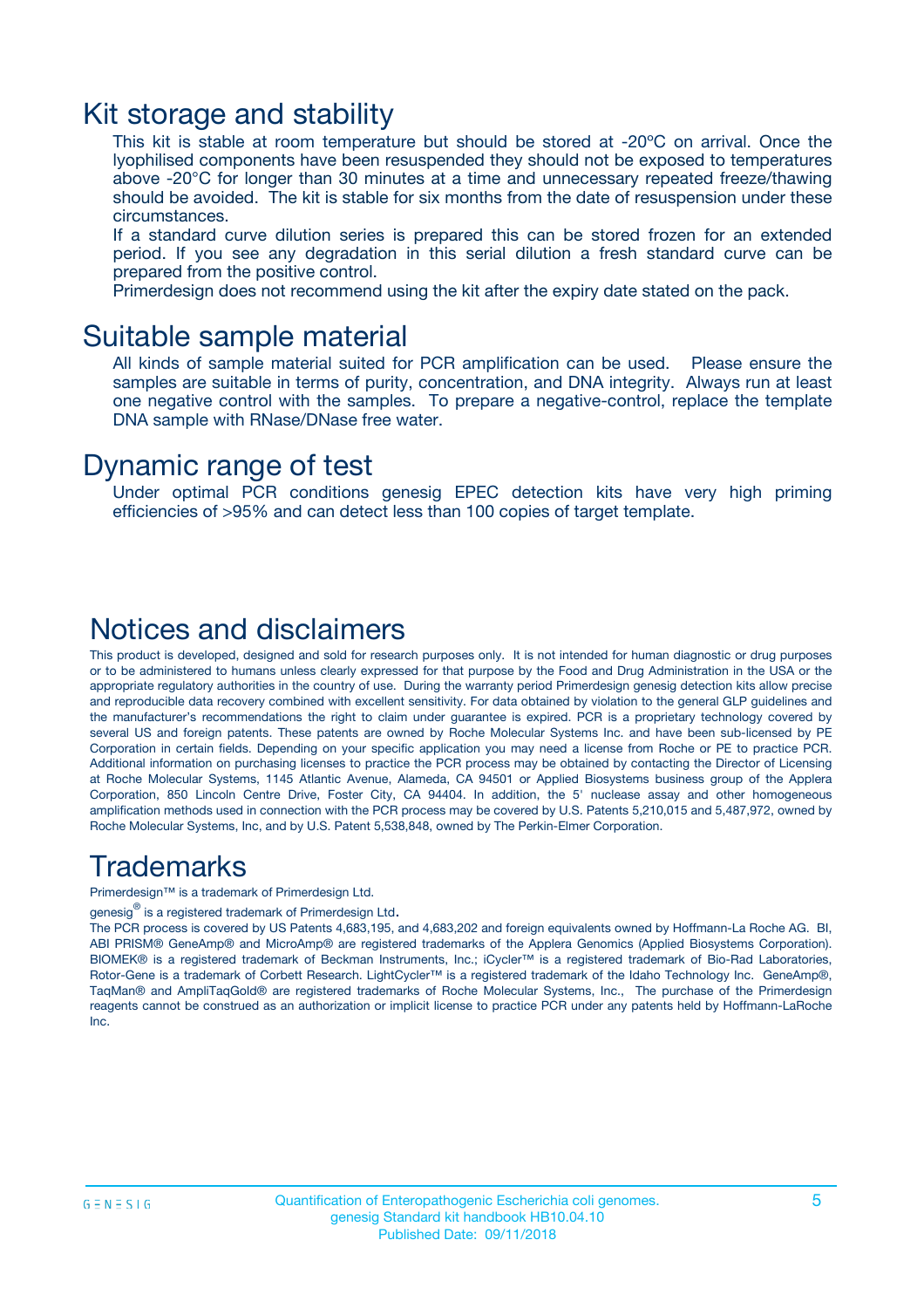# Principles of the test

#### **Real-time PCR**

A EPEC specific primer and probe mix is provided and this can be detected through the FAM channel.

The primer and probe mix provided exploits the so-called TaqMan® principle. During PCR amplification, forward and reverse primers hybridize to the EPEC DNA. A fluorogenic probe is included in the same reaction mixture which consists of a DNA probe labeled with a 5`-dye and a 3`-quencher. During PCR amplification, the probe is cleaved and the reporter dye and quencher are separated. The resulting increase in fluorescence can be detected on a range of qPCR platforms.

#### **Positive control**

For copy number determination and as a positive control for the PCR set up, the kit contains a positive control template. This can be used to generate a standard curve of EPEC copy number / Cq value. Alternatively the positive control can be used at a single dilution where full quantitative analysis of the samples is not required. Each time the kit is used, at least one positive control reaction must be included in the run. A positive result indicates that the primers and probes for detecting the target EPEC gene worked properly in that particular experimental scenario. If a negative result is obtained the test results are invalid and must be repeated. Care should be taken to ensure that the positive control does not contaminate any other kit component which would lead to false-positive results. This can be achieved by handling this component in a Post PCR environment. Care should also be taken to avoid cross-contamination of other samples when adding the positive control to the run. This can be avoided by sealing all other samples and negative controls before pipetting the positive control into the positive control well.

#### **Negative control**

To validate any positive findings a negative control reaction should be included every time the kit is used. For this reaction the RNase/DNase free water should be used instead of template. A negative result indicates that the reagents have not become contaminated while setting up the run.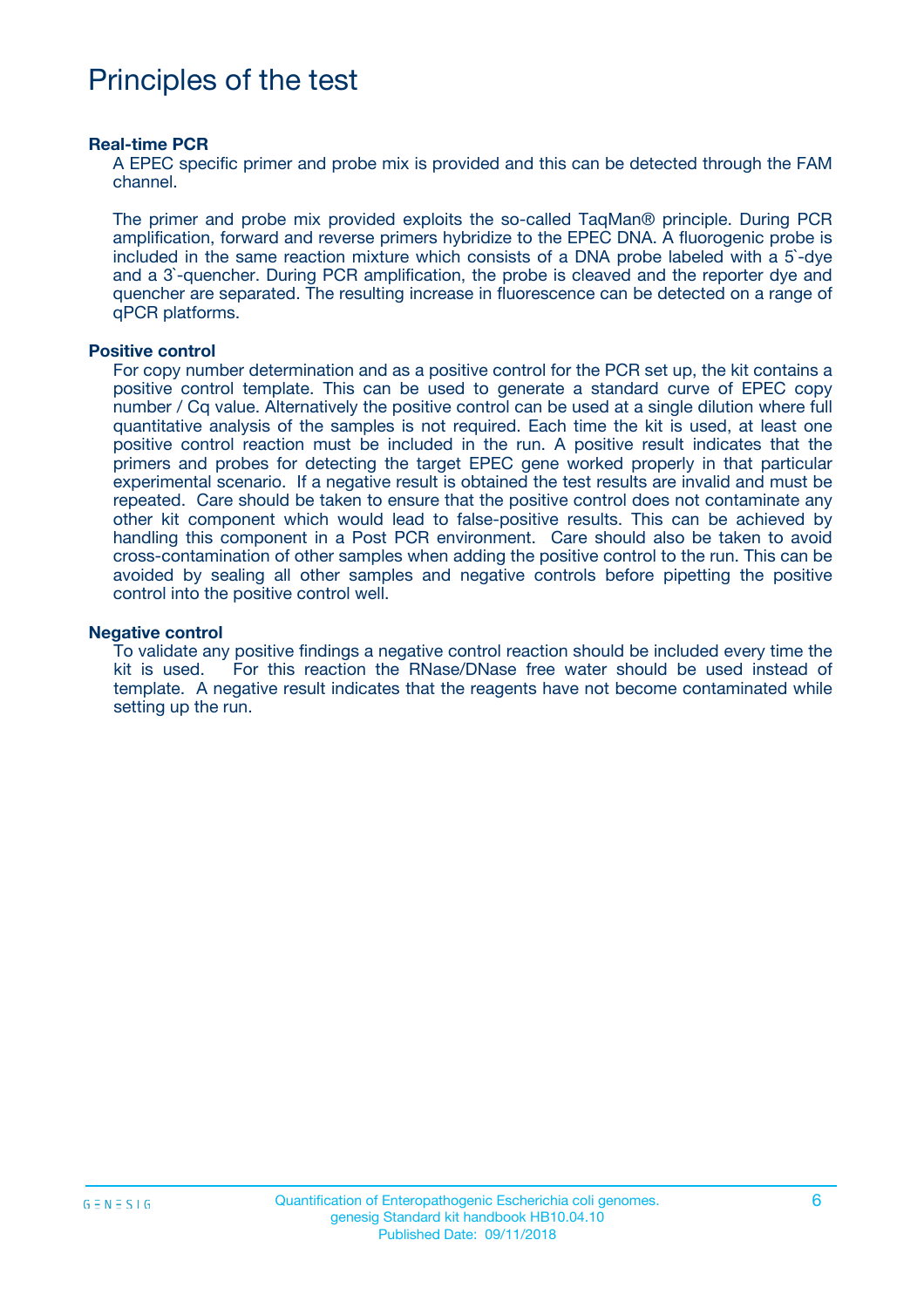### Resuspension protocol

To minimize the risk of contamination with foreign DNA, we recommend that all pipetting be performed in a PCR clean environment. Ideally this would be a designated PCR lab or PCR cabinet. Filter tips are recommended for all pipetting steps.

#### **1. Pulse-spin each tube in a centrifuge before opening.**

This will ensure lyophilised primer and probe mix is in the base of the tube and is not spilt upon opening the tube.

**2. Resuspend the kit components in the RNase/DNase free water supplied, according to the table below.**

To ensure complete resuspension, vortex each tube thoroughly.

| Component - resuspend in water | <b>Volume</b> |
|--------------------------------|---------------|
| <b>Pre-PCR pack</b>            |               |
| EPEC primer/probe mix (BROWN)  | 165 ul        |

### **3. Resuspend the positive control template in the template preparation buffer supplied, according to the table below:**

To ensure complete resuspension, vortex the tube thoroughly.

| Component - resuspend in template preparation buffer | lVolume' |
|------------------------------------------------------|----------|
| <b>Post-PCR heat-sealed foil</b>                     |          |
| <b>EPEC Positive Control Template (RED)</b> *        | 500 µl   |

\* This component contains high copy number template and is a VERY significant contamination risk. It must be opened and handled in a separate laboratory environment, away from the other components.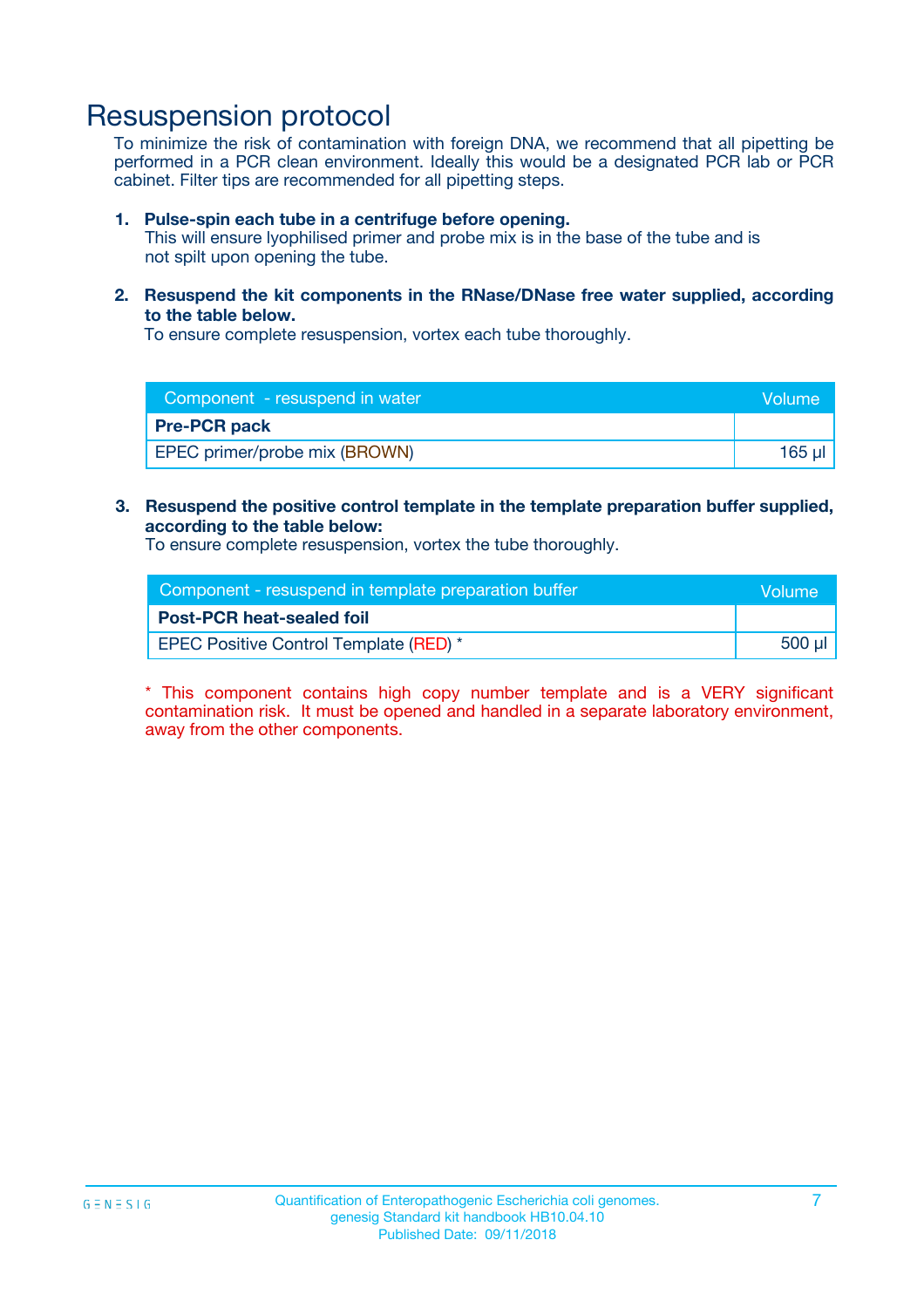# qPCR detection protocol

**1. For each DNA sample prepare a reaction mix according to the table below:** Include sufficient reactions for positive and negative controls.

| Component                                 | Volume     |
|-------------------------------------------|------------|
| oasig or PrecisionPLUS 2X qPCR Master Mix | 10 $\mu$   |
| EPEC primer/probe mix (BROWN)             | 1 $\mu$    |
| <b>RNase/DNase free water (WHITE)</b>     | $4 \mu$    |
| <b>Final Volume</b>                       | $15$ $\mu$ |

- **2. Pipette 15µl of this mix into each well according to your qPCR experimental plate set up.**
- **3. Prepare DNA templates for each of your samples.**
- **4. Pipette 5µl of DNA template into each well, according to your experimental plate set up.**

For negative control wells use 5µl of RNase/DNase free water. The final volume in each well is 20µl.

**5. If a standard curve is included for quantitative analysis, prepare a reaction mix according to the table below:**

| Component                                 | Volume     |
|-------------------------------------------|------------|
| oasig or PrecisionPLUS 2X qPCR Master Mix | $10 \mu$   |
| EPEC primer/probe mix (BROWN)             | 1 µI       |
| <b>RNase/DNase free water (WHITE)</b>     | $4 \mu$    |
| <b>Final Volume</b>                       | $15$ $\mu$ |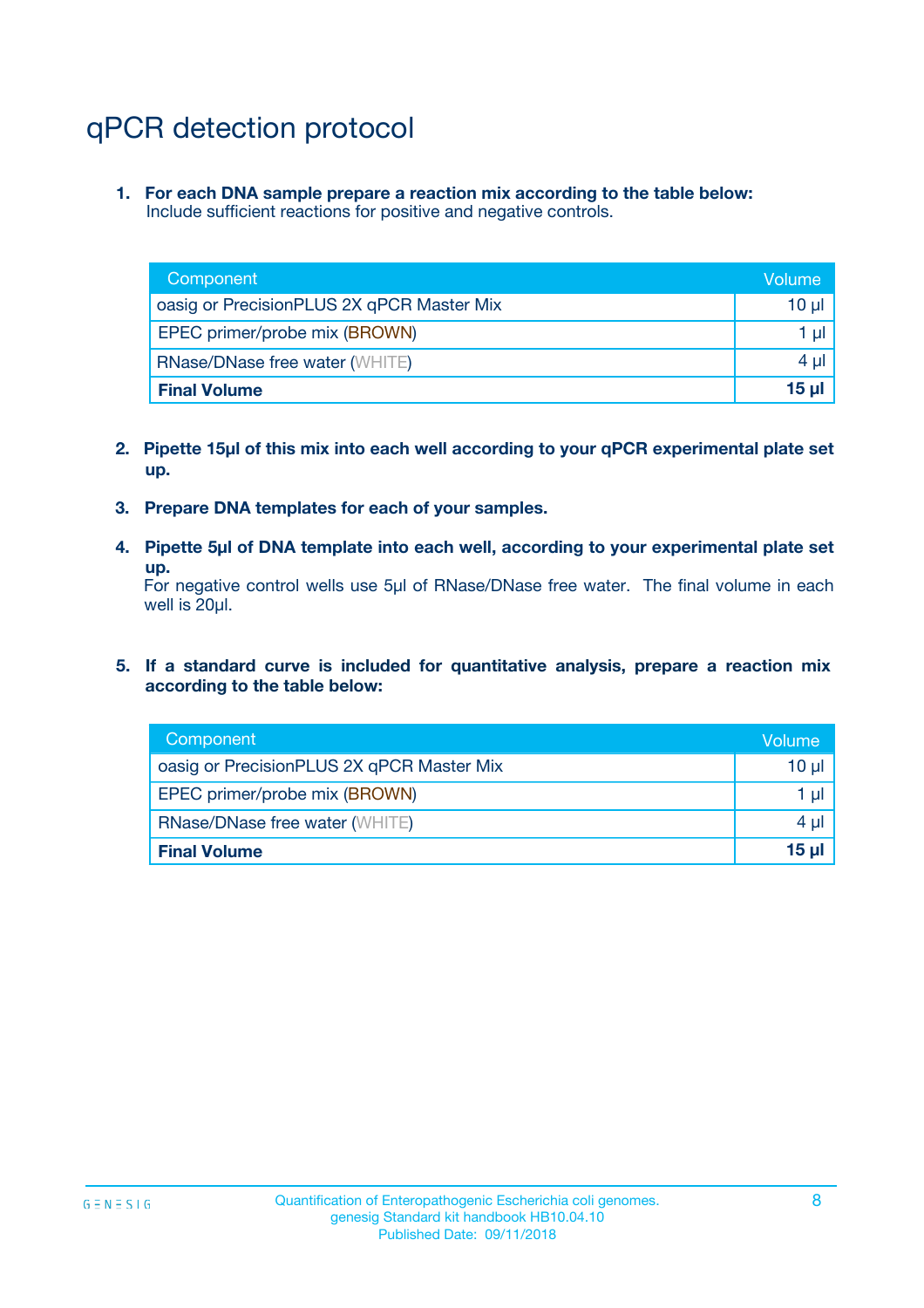### **6. Preparation of a standard curve dilution series.**

- 1) Pipette 90µl of template preparation buffer into 5 tubes and label 2-6
- 2) Pipette 10µl of Positive Control Template (RED) into tube 2
- 3) Vortex thoroughly
- 4) Change pipette tip and pipette 10µl from tube 2 into tube 3
- 5) Vortex thoroughly

Repeat steps 4 and 5 to complete the dilution series

| <b>Standard Curve</b>         | <b>Copy Number</b>     |
|-------------------------------|------------------------|
| Tube 1 Positive control (RED) | $2 \times 10^5$ per µl |
| Tube 2                        | $2 \times 10^4$ per µl |
| Tube 3                        | $2 \times 10^3$ per µl |
| Tube 4                        | $2 \times 10^2$ per µl |
| Tube 5                        | 20 per µl              |
| Tube 6                        | $2$ per $\mu$          |

7. Pipette 5µl of standard template into each well for the standard curve according to your experimental plate set up.

The final volume in each well is 20µl.

# qPCR amplification protocol

Amplification conditions using oasig or PrecisionPLUS2X qPCR Master Mix.

|             | <b>Step</b>       | <b>Time</b>     | Temp    |
|-------------|-------------------|-----------------|---------|
|             | Enzyme activation | 2 min           | 95 °C   |
| Cycling x50 | Denaturation      | 10 <sub>s</sub> | 95 $°C$ |
|             | DATA COLLECTION * | 60 s            | 60 °C   |

\* Fluorogenic data should be collected during this step through the FAM channel